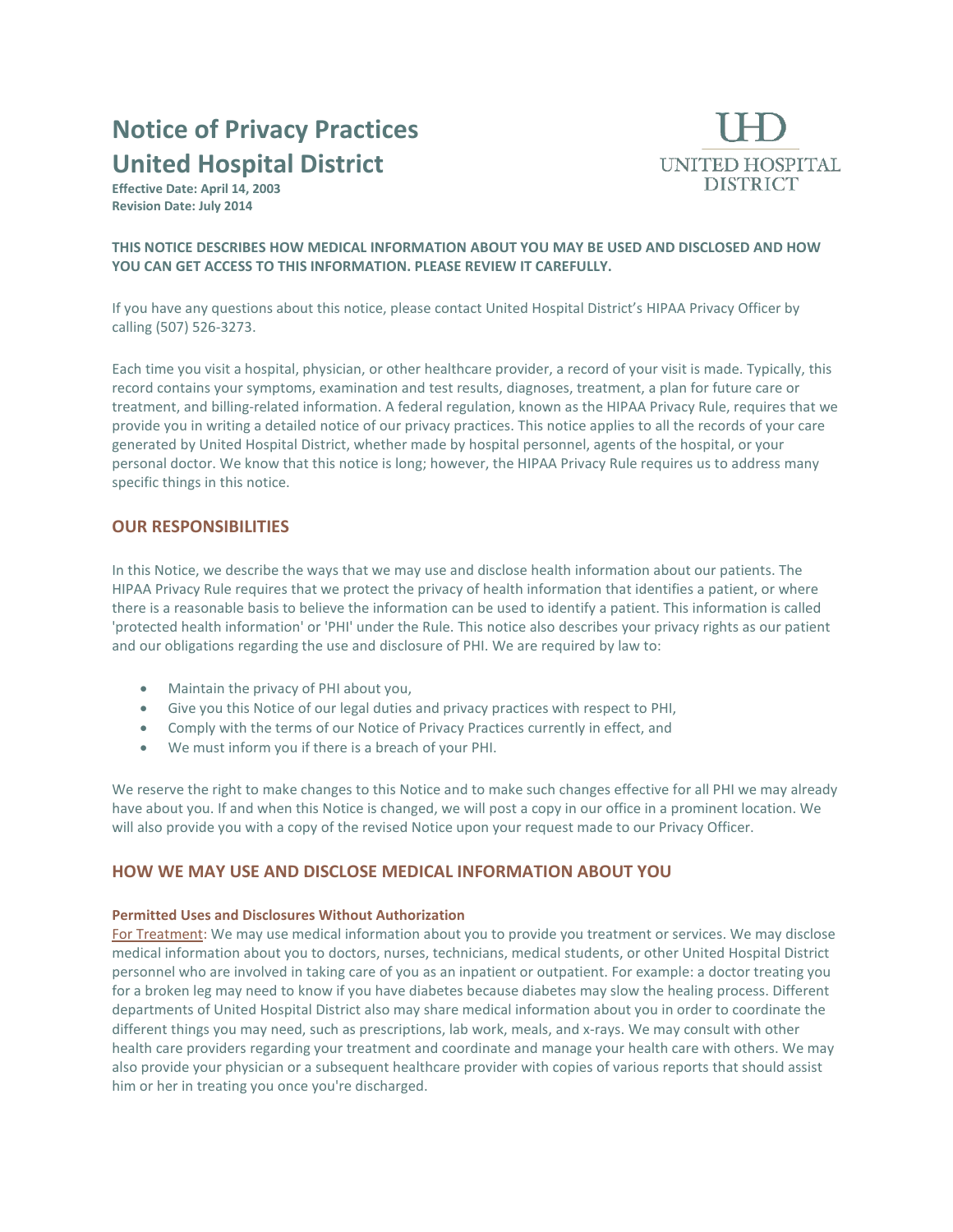For Payment: We may use and disclose PHI in order to bill and collect payment for the treatment and services provided to you. Before providing treatment or services, we may share details with your health plan concerning the services you are scheduled to receive. For example, we may ask for payment approval from your health plan before we provide care or services. We may use and disclose PHI to find out if your health plan will cover the cost of care and services we provide. We may use and disclose PHI to confirm you are receiving the appropriate amount of care to obtain payment for services. We may use and disclose PHI for billing, claims management, and collection activities. We may disclose PHI to insurance companies providing you with additional coverage. We may disclose limited PHI to consumer reporting agencies relating to collection of payments owed to us. We may also disclose PHI to another health care provider or to a company or health plan required to comply with the HIPAA Privacy Rule for the payment activities of that health care provider, company or health plan. For example, we may allow a health insurance company to review PHI for the insurance company's activities to determine the insurance benefits to be paid for your care.

For Health Care Operations: We may use and disclose PHI in performing business activities which are called health care operations. Health care operations include doing things that allow us to improve the quality of care we provide and to reduce health care costs. We may use and disclose PHI about you in the following health care operations:

- Reviewing and improving the quality, efficiency and cost of care that we provide to our patients. For example, we may use PHI about you to develop ways to assist our physicians and staff in deciding how we can improve the medical treatment we provided to others.
- Improving health care and lowering costs for groups of people who have similar health problems and helping to manage and coordinate the care for these groups of people. We may use PHI to identify groups of people with similar health problems to give them information, for instance, about treatment alternatives, and educational classes.
- Reviewing and evaluating the skills, qualifications, and performance of health care providers taking care of you and our other patients.
- Providing training programs for students, trainees, health care providers, or non-health care professionals (for example, billing personnel) to help them practice or improve their skills.
- Cooperating with various people who review our activities. For example, PHI may be seen by doctors reviewing the services provided to you, and by accountants, lawyers, accreditation organizations, and others who assist us in complying with the law and managing our business.
- Resolving grievances within our organization.
- To business associates (further explained below) we have contracted with to perform the agreed upon service and billing for it.
- To communicate with you to remind you that you have an appointment for medical care; to assess your satisfaction with our services; to tell you about possible treatment alternatives; to tell you about healthrelated benefits or services; to contact you as part of fund-raising efforts.
- For population-based activities relating to improving health or reducing health care costs.

If another health care provider, company, or health plan that is required to comply with the HIPAA Privacy Rule has or once had a relationship with you, we may disclose PHI about you for certain health care operations of that health care provider or company. For example, such health care operations may include reviewing and evaluating the skills, qualifications, and performance of health care providers; providing training programs for students, trainees, health care providers, or non-health care professionals cooperating with outside organizations that evaluate, certify, or license health care providers or staff in a particular field or specialty; and assisting with legal compliance activities of that health care provider or company. We may also disclose PHI for the health care operations of an "organized health care arrangement" in which we participate. An example of an "organized health care arrangement" is the joint care provided by a hospital and the doctors who see patients at the hospital.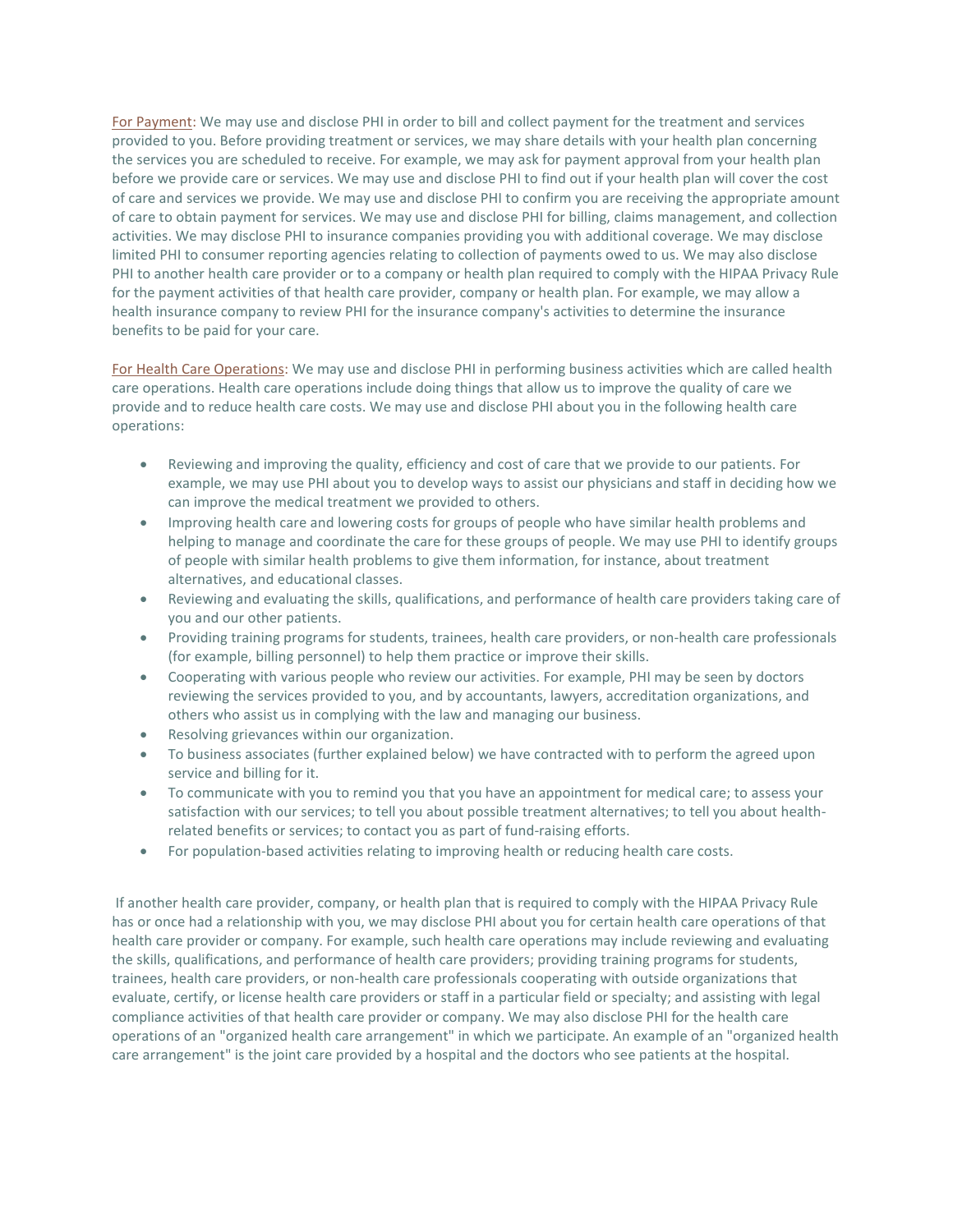Business Associates: There are some services provided in our organization through contracts with business associates. Examples include physician services in the emergency department and radiology, certain laboratory tests, and external transcription services. When these services are contracted, we may disclose your health information to our business associate so that they can perform the job we've asked them to do and bill you or your third-party payer for services rendered. To protect your health information, however, we require the business associate to appropriately safeguard your information.

## **Uses and Disclosure for Which You Have the Opportunity to Object**

Fundraising: If we intend to contact you in order to raise funds (for ourselves), you have the right to opt-out of receiving such communications.

Directory: We may include certain limited information about you in the hospital directory while you are a patient at the hospital. The information may include your name, location in the hospital, your general condition (e.g., fair, stable, etc.) and your religious affiliation. This information may be provided to members of the clergy and, except for religious affiliation, to other people who ask for you by name. If you would like to opt out of being in the facility directory, please request the Opt-Out Form from the admission staff or UHD Privacy Officer.

#### **Individuals Involved in Your Care or Payment for Your Care**

We may disclose PHI about you to your family member, close friend, or any other person identified by you if that information is directly relevant to the person's involvement in your care or payment for your care. If you are present and able to consent or object (or if you are available in advance), then we may only use or disclose PHI if you do not object after you have been informed of your opportunity to object. If you are not present or you are unable to consent or object, we may exercise professional judgement in determining whether the use or disclosure of PHI is in your best interest. For example, if you are brought into the Emergency Room and are unable to communicate normally with the physician or nurse for some reason, we may find it is in your best interest to give your prescription and other medical supplies to the friend or relative who brought you in for treatment. We may also use and disclose PHI to notify such persons of your location, general condition, or death. We also may coordinate with disaster relief agencies to make this type of notification. We also may use professional judgement and our experience with common practice to make reasonable decisions about your best interest in allowing a person to act on your behalf to pick up filled prescriptions, medical supplies, X-rays, or other things that contain PHI about you.

## **Other Uses and Disclosures We Can Make Without Your Written Authorization or Opportunity to Agree or Object**

We may use and disclose PHI about you in the following circumstances without your authorization or opportunity to agree or object, provided that we comply with certain conditions that may apply.

Research: We may use and disclose PHI about you for research purposes under certain limited circumstances. We must obtain a written authorization to use and disclose PHI about you for research purposes except in situations where a research project meets specific, detailed criteria established by the HIPAA privacy rule to ensure the privacy of PHI.

Future Communications: We may communicate to you via newsletters, mail outs or other means regarding treatment options, health related information, disease-management programs, wellness programs, or other community-based initiatives or activities in which our facility is participating.

As required by law: We may use and disclose PHI as required by federal, state, or local law. Any disclosure complies with the law and is limited to the requirements of the law.

- Correctional Institutions
- Military Command Authorities
- Veterans Administration
- National Security and Intelligence Agencies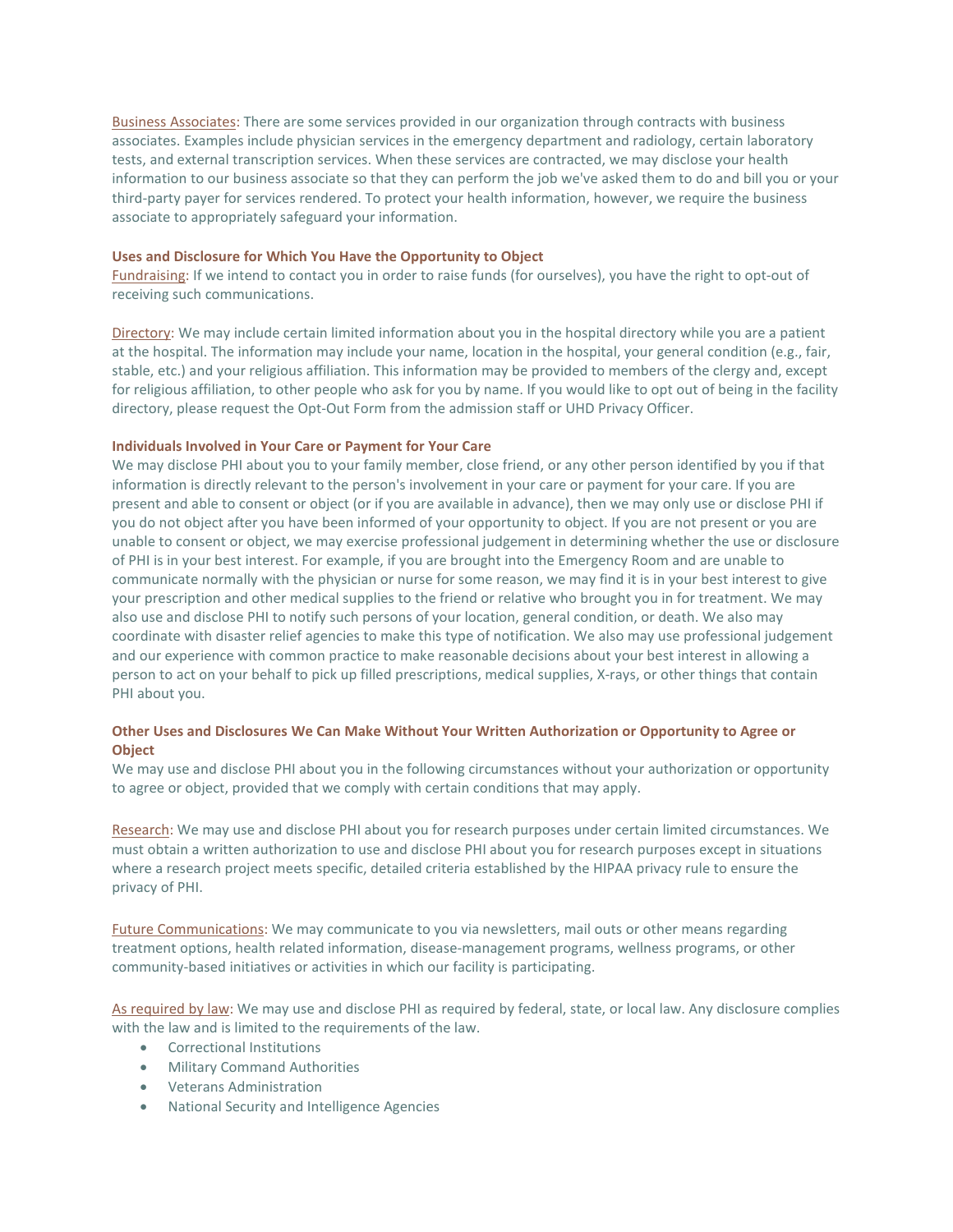• Protective Services for the President and Others

Public Health Activities: We may use or disclose PHI to public health authorities or other authorized persons to carry out certain activities related to public health, including the following activities:

- To prevent or control disease, injury, or disability;
- To report disease, injury, birth, or death;
- To report child abuse or neglect;
- To report reactions to medications or problems with products or devices regulated by the federal Food and Drug Administration or other activities related to quality, safety, or effectiveness of FDA-regulated products or activities;
- To locate and notify persons of recalls of products they may be using;
- To notify a person who may have been exposed to a communicable disease in order to control who may be at risk of contracting or spreading the disease; or
- To report to your employer, under limited circumstances, information related primarily to workplace injuries or illness, or workplace medical surveillance.

Abuse Neglect, or Domestic Violence: We may disclose PHI in certain cases to proper government authorities if we reasonably believe that a patient has been a victim of domestic violence, abuse, or neglect.

Health Oversight Activities: We may disclose PHI to a health oversight agency for oversight activities including, for example, audits, investigations, inspections, licensure and disciplinary activities and other activities conducted by health oversight agencies to monitor the health care system, government health care programs, and compliance with certain laws.

Lawsuits and Other Legal Proceedings: We may use or disclose PHI when required by a court or administrative tribunal order. We may also disclose PHI in response to subpoenas, discovery requests, or other required legal process when efforts have been made to advise you of the request or to obtain an order protecting the information requested.

Law Enforcement: Under certain conditions, we may disclose PHI to law enforcement officials for the following purposes where the disclosure is:

- About a suspected crime victim if, under certain limited circumstances, we are unable to obtain a person's agreement because of incapacity or emergency;
- To alert law enforcement of a death that we suspect was the result of criminal conduct;
- Required by law;
- In response to a court order, warrant, subpoena, summons, administrative agency request, or other authorized process;
- To identify or locate a suspect; fugitive, material witness, or missing person;
- About a crime or suspected crime committed at our office; or
- In response to a medical emergency not occurring at the hospital, if necessary, to report a crime; including the nature of the crime, the location of the crime or the victim, and the identity of the person who committed the crime.

Coroners, Medical Examiners, Funeral Directors: We may disclose PHI to a coroner or medical examiner to identify a deceased person and determine the cause of death. In addition, we may disclose PHI to funeral directors, as authorized by law, so that they may carry out their jobs.

Organ and Tissue Donation: If you are an organ donor, we may use or disclose PHI to organizations that help procure, locate, and transplant organs in order to facilitate an organ, eye or tissue donation and transplantation.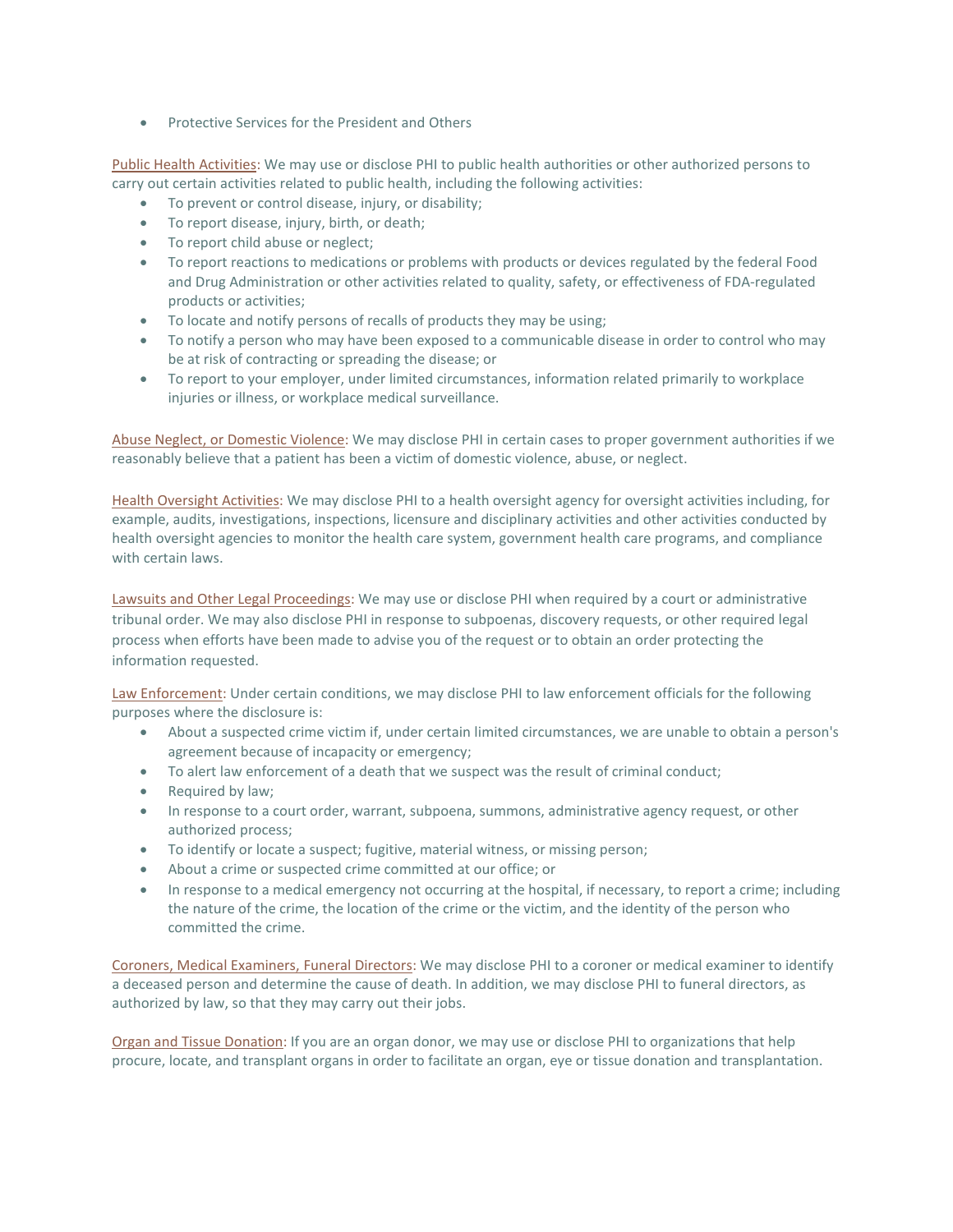To Avert a Serious Threat to Health or Safety: We may use or disclose PHI about you in limited circumstances when necessary to prevent a threat to the health or safety of a person or to the public. This disclosure can only be made to a person who is able to help prevent the threat.

State-Specific Requirements: Many states have requirements for reporting including population-based activities relating to improving health or reducing health care costs.

Workers' Compensation: We may disclose PHI as authorized by workers' compensation laws or other similar programs that provide benefits for work-related injuries or illnesses.

Disclosures required by HIPAA Privacy Rule: We are required to disclose PHI to the Secretary of the United States Department of Health and Human Services when requested by the Secretary to review our compliance with the HIPAA Privacy Rule. We are also required in certain cases to disclose PHI to you upon your request to access PHI or for an accounting of certain disclosures of PHI about you.

#### **Other Uses and Disclosures of PHI Require Your Authorization**

All other uses and disclosures of PHI about you will only be made with your written authorization. This includes the use and disclosure of your PHI for marketing, for the sale of PHI and for the use and disclosure of psychotherapy notes. If you have authorized us to use or disclose PHI about you, you may revoke your authorization at any time, except to the extent we have taken action based on the authorization.

## **YOUR HEALTH INFORMATION RIGHTS**

Although your health record is the physical property of the healthcare practitioner or facility that compiled it, you have the right to:

Inspect and Copy: You have the right to inspect and copy medical information that may be used to make decisions about your care. This includes your medical and billing records but does not include psychotherapy notes or information gathered or prepared for a civil, criminal, or administrative proceeding. We may deny your request to inspect and copy only in limited circumstances. If you are denied access to medical information, you may request that the denial be reviewed. Another licensed health care professional chosen by the hospital will review your request and the denial, if reviewable. The person conducting the review will not be the person who denied your request. We will comply with the outcome of the review. To inspect and copy PHI please contact our Health Information Office or our Privacy Officer.

Amend: If you feel that medical information we have about you is incorrect or incomplete, you may ask us to amend the information. You have the right to request an amendment for as long as the information is kept by or for the hospital. Your request must be in writing and you must give us a reason for the request. We may deny your request in certain cases, including if it is not in writing or if you do not give us a reason for the request. To make this type of request, please contact our Health Information Office or our Privacy Officer.

An Accounting of Disclosures: You have the right to request an "accounting" of certain disclosures that we have made of PHI about you. This is a list of the disclosures made by us during a specified period of up to six years other than disclosures made:

- For treatment, payment, and health care operations (permitted disclosures as defined above),
- For use in or related to a facility directory,
- To family members or friends involved in your care,
- To you directly,
- Pursuant to an authorization of you or your personal representative, or for certain notification purposes (including national security, intelligence, correctional, and law enforcement purposes), and
- Disclosures made before April 14, 2003.